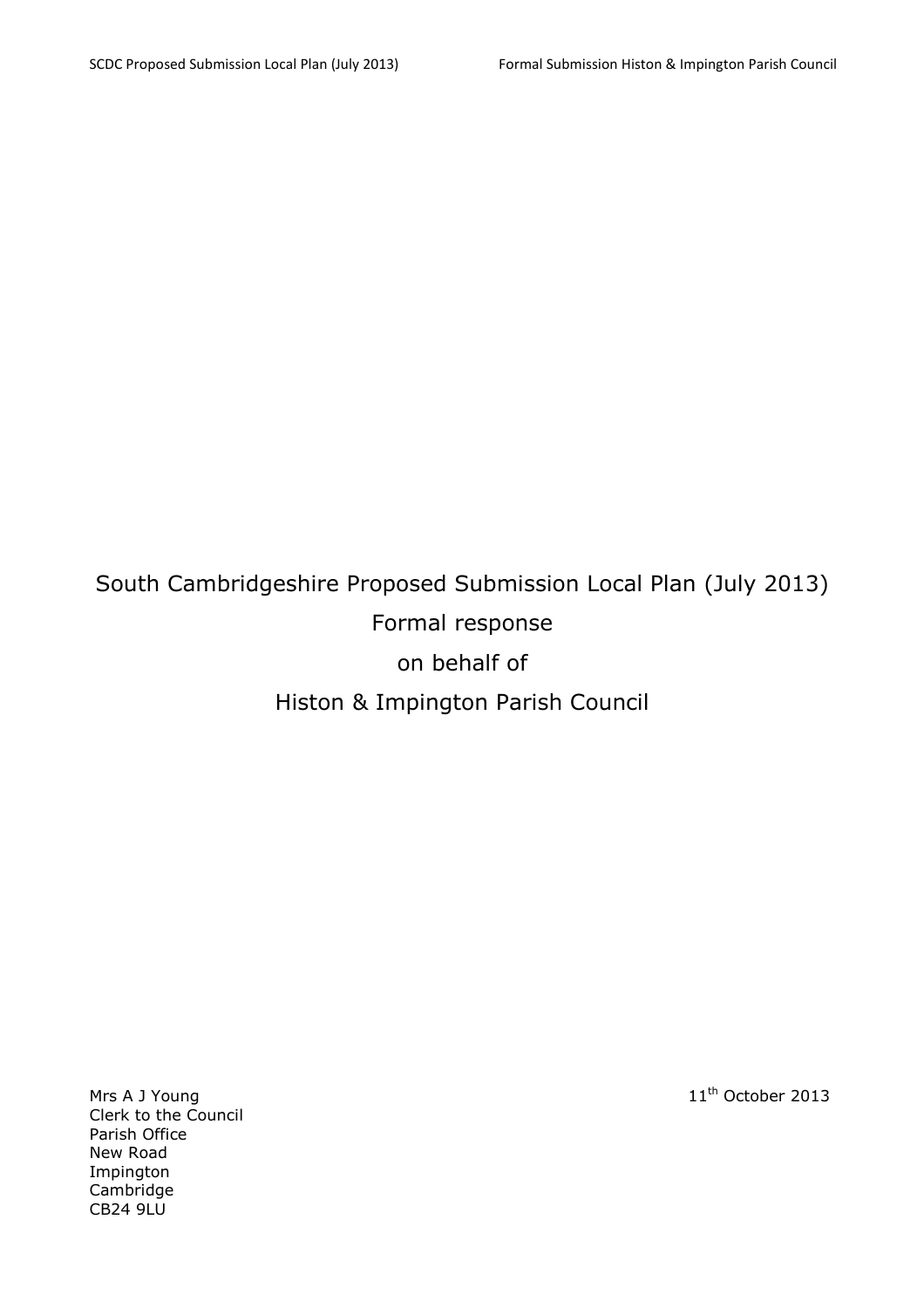#### Summary

Histon & Impington Parish Council (HIPC) wishes to make specific comments on:

- 1. Reinforcing the wording to accurately reflect the status of "Major Rural Centre" to remove current misinterpretations,
- 2. Each and every one of the spatial areas within Histon and Impington with a specific policy in the draft local plan
- 3. Reinforcing the responses made to previous versions of the local plan

#### Major Rural Centre

Histon and Impington is proposed to retain its existing status of "Major Rural Centre". We have recently seen a submission made by professional planners which clearly misunderstands the concept.

The main misinterpretation comes from the interpretation that sustainable means that the settlement is self-contained. In particular it is assumed that the retail and commercial businesses are viable with only the custom from the village.

The wrong assumption is that all the custom from other settlements goes to Cambridge. That there is unsatisfied provision within these settlements is demonstrated by them not being classified as Major Rural Centres. When New Road (which joins Oakington Road/Cambridge Road - the "back route" to Histon) was closed for an extended period to enable the construction of the Guided Busway Crossing all the local shops found trade decreased by at least 30%. This indicates significant custom from Oakington, Girton and other villages accessible via Park Lane. The volume of custom from villages accessed via the B1049 (Cottenham, Rampton etc) has not been assessed. It is said that some of this trade is related to two bank branches in the Histon High Street and the availability of parking making access much easier than branches in Cambridge.

The professional submission on the "the station site" dismisses the existence of destination shops in major rural centres which will be news to Lighthouse Toys, Station Cycles, Daisy Chain (gift shop), Anglia Fireplaces, Print-Out, Jane's Frames (among others) all of whom have more trade from customers outside the settlement than within it. Reports from some of the destination shops that were open during the CGB construction closure (eg Lighthouse Toys, Daisy Chain) reported more than a 40% drop in trade.

We wish the policy on Major Rural Centres to make it clear that the retail and commercial businesses serve a wider community than the settlement itself: indeed for many this is vital for their viability. Also, the policy should endorse the Major Rural Centres as locations for destination shops which build on the access available to attract customers from a wider area: customers that might then also use the more common types of shops to ensure, in part, their viability. We strongly believe that this understanding of the need for the Major Rural Centres to provide services for a wider area than just the settlement ensures that the policy is achievable.

Furthermore, the policy states that these centres need to be sustainable, without providing (like the NPPF) with a coherent definition of the concept. HIPC strongly believes that sustainability must include:

- 1. Reducing travel to work distances
- 2. Enabling travel to work by sustainable means
- 3. Enabling families to continue to live in the same settlement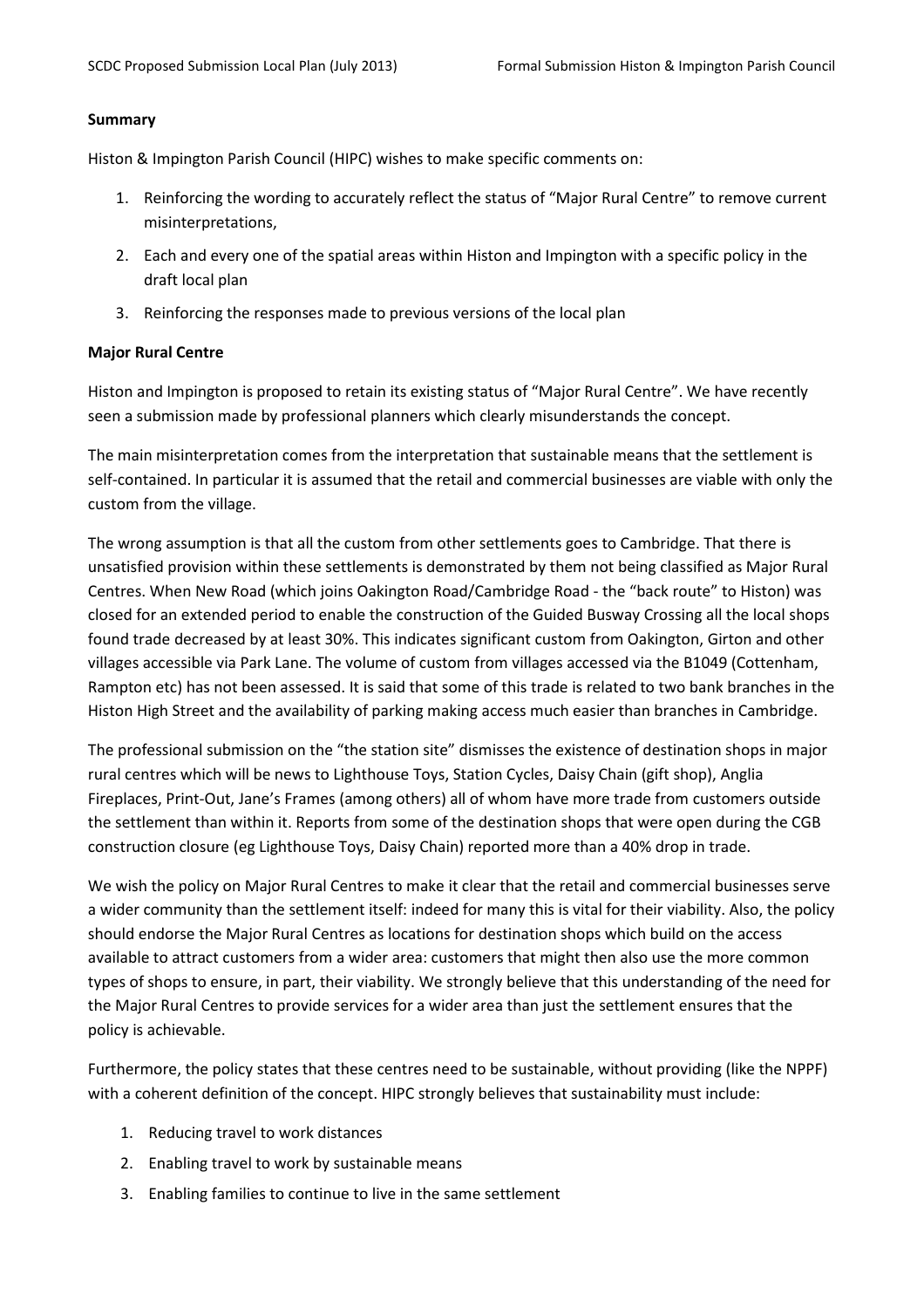To this end we note that the employment to residents' ratio has in the last six years in Histon and Impington halved from near unity to 0.5. This is not consistent with continuing sustainability. We have lost two major employers (Unwins and the packaging factory) but also find that residents' start-up businesses find there is not provision for small business premises in the settlement (either as live/work opportunities, small workshops or modern small offices).

Hence we propose that at least in the major rural centres that:-

- Positive encouragement is given to mixed use developments that provide the opportunity for the small business premises types we have highlighted: we believe that this is in the long term interest of all developers as it is key to maintaining the attractiveness of the settlement (and hence the returns to be achieved from development)
- Major employers are consulted over their development needs on an on-going basis
- New developments are not encouraged if the employment prospects cited are relocating employers from existing major rural centres (as was the case with the original Northstowe Master plan submission which announced that the Phase 1 office space would be occupied by the then largest office based employer in Histon)

### Specific Policy areas in the Local Plan

There are some aspects of the draft Local Plan that directly refer to locations within the Parish boundaries of Histon and Impington. Apart from the comments made in the previous submissions made by HIPC to earlier consultations in the preparation of the Local Plan, the following comments are in addition.

## E/8 The "Station Site"

HIPC continues to receive significant support from a majority of residents for the concept of a special area for the villages at the Guided Busway stop.

We have seen one professional response that includes many misinterpretations and misrepresentation of the proposal. A whole set of these seems to arise from an erroneous understanding of the SCDC Major Rural Centre policy. As these misinterpretations could be applied by others to both other sites in this settlement and other Major Rural Centres we have placed our request for a more explicit definition of the policy in the earlier part of this submission.

We believe that we should amplify our understanding of the term "mixed development" and how this should be applied to the two developable sites in the area. We note:-

- We were not expecting the development to necessarily be a row of shops with flats/residences above.
- Our vision looked for some commercial premises within an overall development where the commercial offerings could be retail outlet, small artisan work/live, offices that are visited by customers/clients
- The development should leave an open space towards the Guideway, the stop and the road

HIPC note that the previous DIY warehouse successfully for many years attracted custom from an area greater than the village settlement and the Guided Busway increases the opportunity for customers to come to the site. HIPC have themselves asked for passengers alighting at the stop and have been informed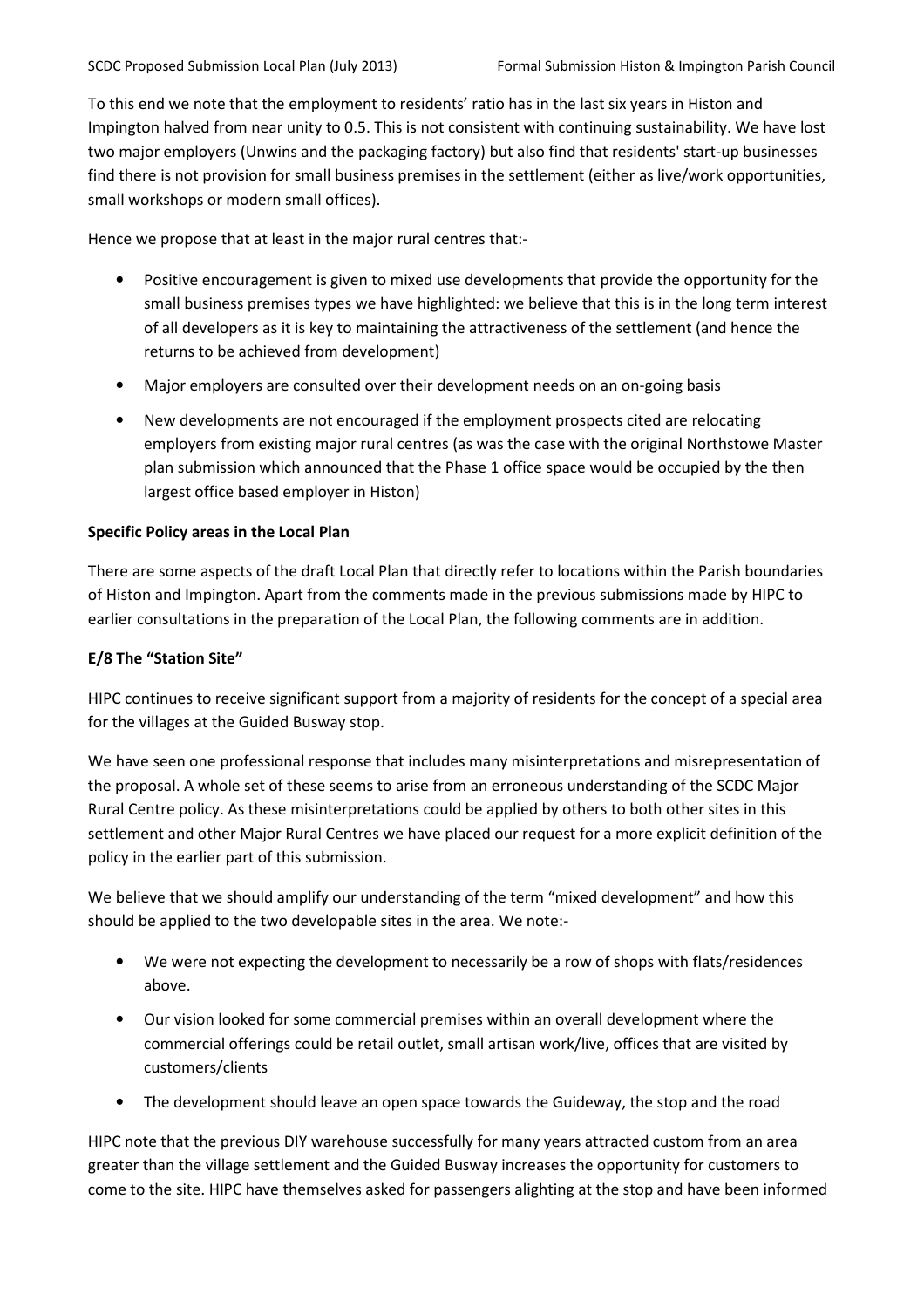by the operators that no data is kept on persons alighting. Hence the previously mentioned objection that lists the passengers leaving from the site is missing the point. The number of users on the Guideway has steadily increased.

One major source of passengers alighting is the nearby offices in the Vision Park and the Hain Spread Factory (formerly the Chivers Jam factory). When the Guideway opened it would have been unrealistic for many to change their travel to work method, but HIPC expects that as time proceeds new employees will have the option of the Guideway and hence a wider (and cheaper) range of housing along the Guideway axis. This will lead to a gradually increasing use for passengers coming to the stop. This has been noticed by the convenience store (Station Stores) and is a welcome increase in footfall: the shutting of the DIY warehouse so reduced footfall that the viability of the convenience store was challenged but thankfully the drop in custom has been reversed. Adding some destination commercial operations (in line with the already successful ones in the High street and the two in the buildings adjacent to the convenience store) would increase overall footfall and assist mutual viability.

# H/1 (d) Two sites north of Impington Lane

Two adjacent greenfield sites are included for development. The owners during the consultation process suggested an extension of the sites (further into the green belt) and SCDC planners rejected the extension as not being able to justify this use of the green belt. HIPC fails to see if that was the conclusion for the extra area, that the same does not apply to the original small sites. Obviously the number of houses is not strategic to the achievement of the overall housing provision target. HIPC also considers that the sites have totally inadequate access onto what the County Council classify as a "C" category road: one which has considerable school walking and cycling use in both directions to the Village College in Impington and the Infant and Junior schools in Histon. Those with experience of past planning applications suggest that even if the land were designated for development, planning permission would be withheld on the grounds of the poor access.

Given the extent of local opposition to this unjustified intrusion into the green belt, HIPC strongly urges removal of these sites from the draft plan. HIPC notes that in the recent past considerable green belt in Impington was removed for the creation of Orchard Park, and that the current plan envisages an even greater loss of green belt in the Darwin Green 2 and 3 allocation. HIPC maintains that a significant fraction of our green belt has thus been removed and even more stringent examination should be made of any further erosion.

# SC/1(2g) By Pass Farm

Since the original submissions, HIPC have had confirmation of County Farms' willingness to lease the land to HIPC for recreational purposes. This intention differentiates this area of potential public open space from any other in the environment of the settlement as none of the other sites (including the two defined in the LDF) have landowner intention to proceed. The shortage of open space for recreational purposes has already been documented by SCDC and HIPC are delighted that this option to practically rectify some of the shortage has been included.

The Parish Council has leafleted near neighbours of the site and has only received adverse comments from three householders: many regard keeping the field in perpetuity (or as close as is possible to that) as green open space is preferable to the inevitable further seeking of land for development as the population rises further resulting in housing development.